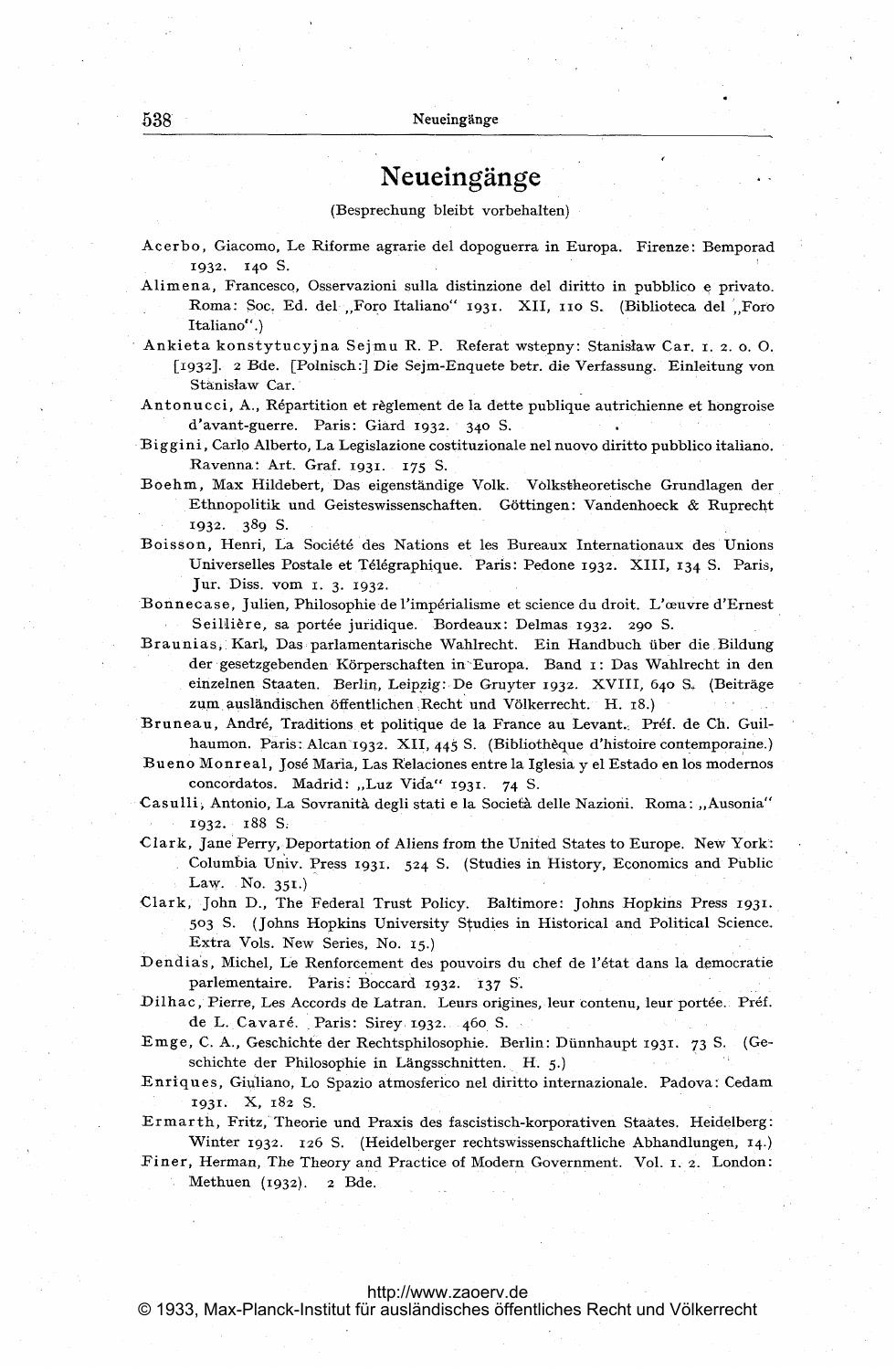Fleming, Denna Frank, The United States and the League of Nations 1918-1920. New York, London: Putnam 1932. VI, 559 S. Freund, Ernst, Legislative Regulation. A study of the ways and means of written law. New York: The Commonwealth Fund 1932. XVI, 458 S. Friedrich, Carl Joachim and Taylor Cole, Responsible Bureaucracy. A study of the Swiss Civil Service. Cambridge/Mass.: Harvard Univ. Press 1932. XII, 93 S. (Studies in Systematic Political Science and Comparative Government.) Guidi, Dario, Principi generali di diritto corporativo. Roma: Diritto del Lavoro 1930. 197 S. (Istituzioni di diritto corporativo. N. I.) Gooch, R. K., Regionalism in France. New York: The Century 1931. XII, 129 S. (The University of Virginia Institute for Research in the Social Sciences. Institute Monograph. No. 12.) Gouet, Yvon, La Coutume en droit constitutionnel interne et en droit constitutionnel international, envisagée principalement dans les rapports avec les autres modes de constation du droit. Paris: Pedone 1932. 167 S. Gurvitch, Georges, L'Idée du droit social. Notion et système du droit social. Histoire doctrinale depuis le XVII<sup>e</sup> siècle jusqu'à la fin du XIX<sup>e</sup> siècle. Préf. de Louis Le Fur. Paris: Sirey 1932. IX, 713 S. Gurvitch, Georges, Le Temps présent et l'idée du droit social. Paris: Vrin 1931. XVI, 333 S. Herrnritt, Rudolf, Das Verwaltungsverfahren. Systematische Darstellung auf Grund der neuen österreichischen und ausländischen Gesetzgebung. Wien: Springer 1932. XVI, 257 S. Herzfeld, Edgar, Probleme des internationalen Steuerrechts unter bes. Berück. des Territorialitätsproblems und des Qualifikationsproblems. Berlin: Heymann [1932]. S. 423-496 Aus: Vierteljahrsschrift für Steuer- und Finanzrecht 1932.  $H. 2.$ Howard, Harry N., The Partition of Turkey. A diplomatic history 1913-1923. Norman: Univ. of Oklahoma Press 1931. 486 S. Hsue Dau-Lin, Die Verfassungswandlung. Berlin, Leipzig: De Gruyter 1932. 182 S. (Beiträge zum ausländischen öffentlichen Recht und Völkerrecht. H. 15.) Hudson, Manley O., Progress in International Organization. Stanford: Stanford Univ. Press. 1932. IX, 162 S. (Stanford Books in World Politics.) Koellreutter, Otto, Der nationale Rechtsstaat. Zum Wandel der deutschen Staatsidee. Tübingen: Mohr 1932. 39 S. (Recht und Staat in Geschichte und Gegenwart.  $8<sub>0</sub>$ Legislation of Transjordan 1918-1930. Transl. from the Arabic, including the laws, public notices, proclamations, regulations, etc. Compiled by C. R. W. Seton. Publ. for the Government of Transjordan. London: Crown Agents for the Colonies  $(1931)$ . VIII, 843 S. Liljegren, S. B., A French Draft Constitution of 1792 modelled on James Harrington's Oceana. Théodore Lesueur: Idées sur l'espèce de gouvernement populaire qui pourroit convenir à un pays de l'étendue et de population présumée de la France. Ed. with an introduction on Harrington's influence in France, and notes. Lund: Gleerup 1932. VI, 180 S. (Skrifter utg. av Kungl. Humanistiska Vetenskapsfundet i Lund. 17.) Mendez, Rosendo P., Leyes de inmigracion y estranjeria. Guatemala: (Tip. Nac.) 1931. 175 S. (Secretaria de Gobernacion y Justicia.) Millspaugh, Arthur C., Haïti under American Control 1915-1930. Boston: World Peace Foundation 1931. XIII, 253 S. (World Peace Foundation Publications.)

Mori, K., The Submarine in War. A study of relevant rules and problems. Tokyo: Maruzen 1931. 185 S.

## http://www.zaoerv.de

© 1933, Max-Planck-Institut für ausländisches öffentliches Recht und Völkerrecht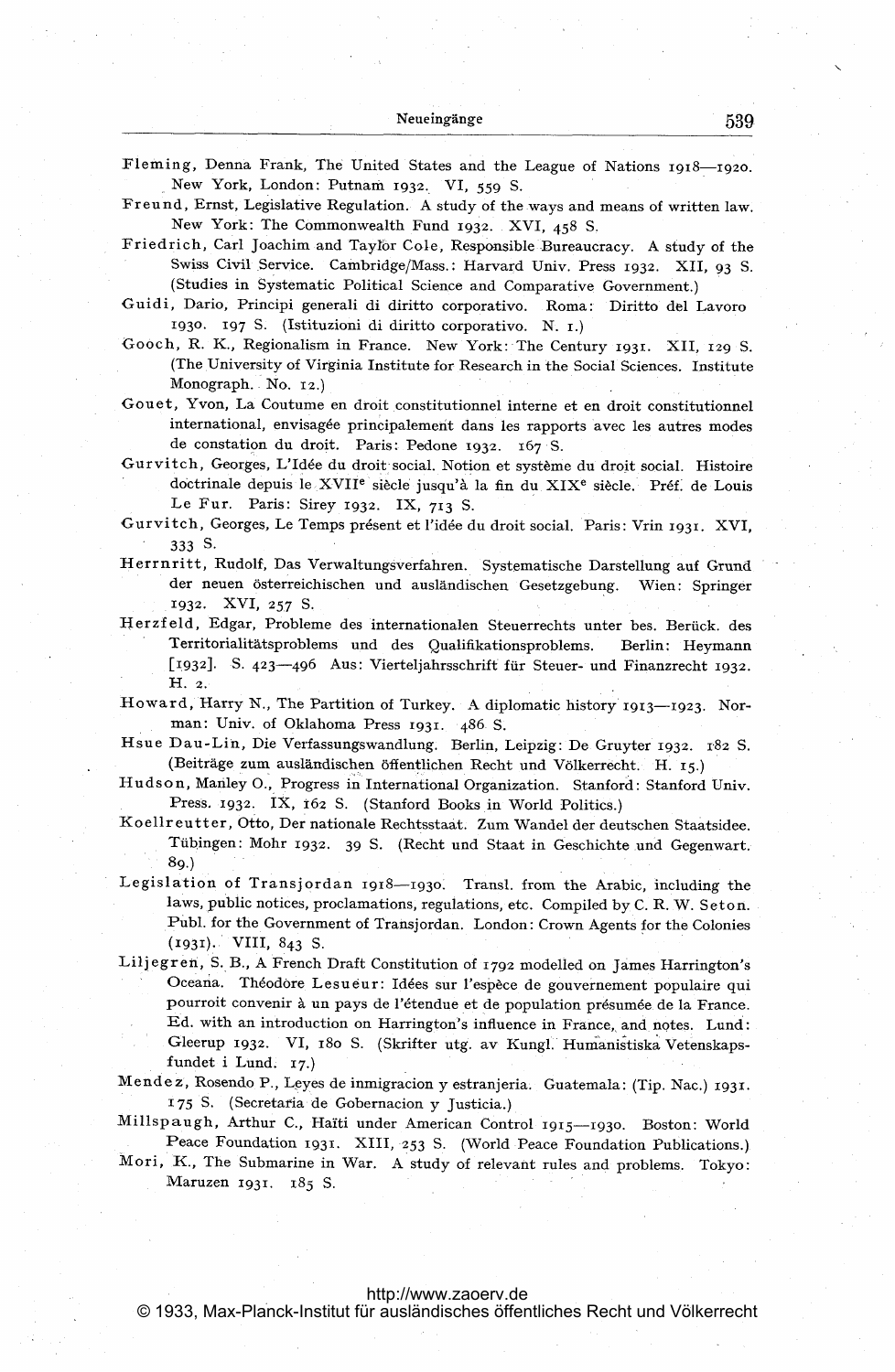Morse, Hosea Ballou and Harley Farnsworth MacNair, Far Eastern International Relations. Boston, New York: Houghton Mifflin 1931. XVI, 846 S.

Orué, José Ramon de, La Sociedad de Naciones. 2. ed. Madrid: Reus 1932. LVII, 450 S. (Biblioteca Juridica de Autores Españoles y Extranjeros. 161.)

Peretiatkowicz, Antoni, Reforma konstytucji polskiej. Warszawa: Dom Ksiazki Polskiej 1929. 39 S. [Polnisch:] Die Reform der polnischen Verfassung.

Petraschek, Karl, System der Rechtsphilosophie. Freiburg/Br.: Herder 1932. VII. 428 S.

Pohl, Richard, Der Preußische Staatsrat. Entstehung und seitherige Entwicklung. Berlin: Rothschild 1932. 77 S. (Öffentliches Recht, Steuerpolitik und Finanzwissenschaft. H.  $4.$ )

Popovici, Jean, Probleme actuale de drept international public in legătură cu politica externă României. [Colecție de texte și bibliografii.] Iași: "Cultura Românească" 1932. IV, 160 S. (Facultatea de drept din Iasi Seminarul de drept international public.) [Rumänisch:] Actuelle Probleme des Völkerrechts im Hinblick auf die Außenpolitik Rumäniens.

Posada, Adolfo, La Reforma constitucional. Madrid: Suarez 1931. X, 244 S. (Biblioteca de Derecho y de Ciencias Sociales. 139.)

- Raneletti, Oreste, Istituzioni di diritto pubblico. Il nuovo diritto pubblico italiano. 3. ed. Padova: "Cedam" 1932. VII, 625 S.
- Remick, Henry C., The Powers of Congress in respect to Membership and Elections. Senior thesis in the department of politics, Princeton University. Vol. 1. 2. Princeton [1929]. 2 Bde.
- Schmid, Karl, Die Rechtsprechung des Ständigen Internationalen Gerichtshofs in Rechtssätzen dargest. Stuttgart: Enke 1932. 283 S. (Tübinger Abhandlungen zum öffentlichen Recht. H. 29/30.)
- Schuele, Adolf, Das Problem der einstweiligen Verfügung in der deutschen Reichsstaatsgerichtsbarkeit. Berlin: Heymann 1832. 92 S. (Beiträge zum ausländischen öffentlichen Recht und Völkerrecht. H. 19.)
- Siao, Stéphane [Siao Faw], Les Régimes douaniers de la Chine. Préf. de Kao Lou. Paris: Bossuet  $(1931)$ . 230 S.

Spaight, J. M., An International Air Force. London: Gale & Polden [1932]. VI, 115 S.

- Spindler, Arno, Der Handelskrieg mit U-Booten. Bd. I. Vorgeschichte. Berlin: Mittler 1932. XII, 269 S. (Der Krieg zur See 1914-1918. Hrsg. vom Marine-Archiv.)
- Sukiennicki, Wiktor, Sprawa sukcesji przez polske uprawnień rentowych państwa pruskiego, wynikłych z jego akcji kolonizacyjnej na wschodzie. Przyczynek do wykładni art. 256 Traktatu Wersalskiego. Warszawa: Wydawnictwo Ministerstwa Reform Rolnych 1931. 390 S. [Nebent.] Sukiennicki: La Question de la succession par la Pologne, des créances hypothècaires [droits de rente] et d'autres droits réels grevant, au bénéfice de l'état prussien, les propriétés confiées aux colons allemands et situées dans les territoires cédés à la Pologne. Contribution à l'étude de l'art. 256 du Traité de Versailles. 1931.
- Treaties and other International Acts of the United States of America. Ed. by Hunter Miller Vol. I. [Short print]. Plan of the ed., lists, and tables. 2. Documents 1-40: 1776-1818. Washington: Gov. Print. Off. 1931. 2 Bde.
- The United States in World Affairs. An account of American Foreign Relations. 1931. [Ed.] Walter Lippmann in collaboration with William O. Scroggs. New York, London: Harper 1932. XV, 375 S. (Publications of the Council on Foreign Relations.)
- Volz, Jochim, Die Frage der Internationalisierung der Weichsel. Danzig: Danziger Verlags-Ges. 1932. 78 S. (Ostland-Forschungen. 1.)

http://www.zaoerv.de

© 1933, Max-Planck-Institut für ausländisches öffentliches Recht und Völkerrecht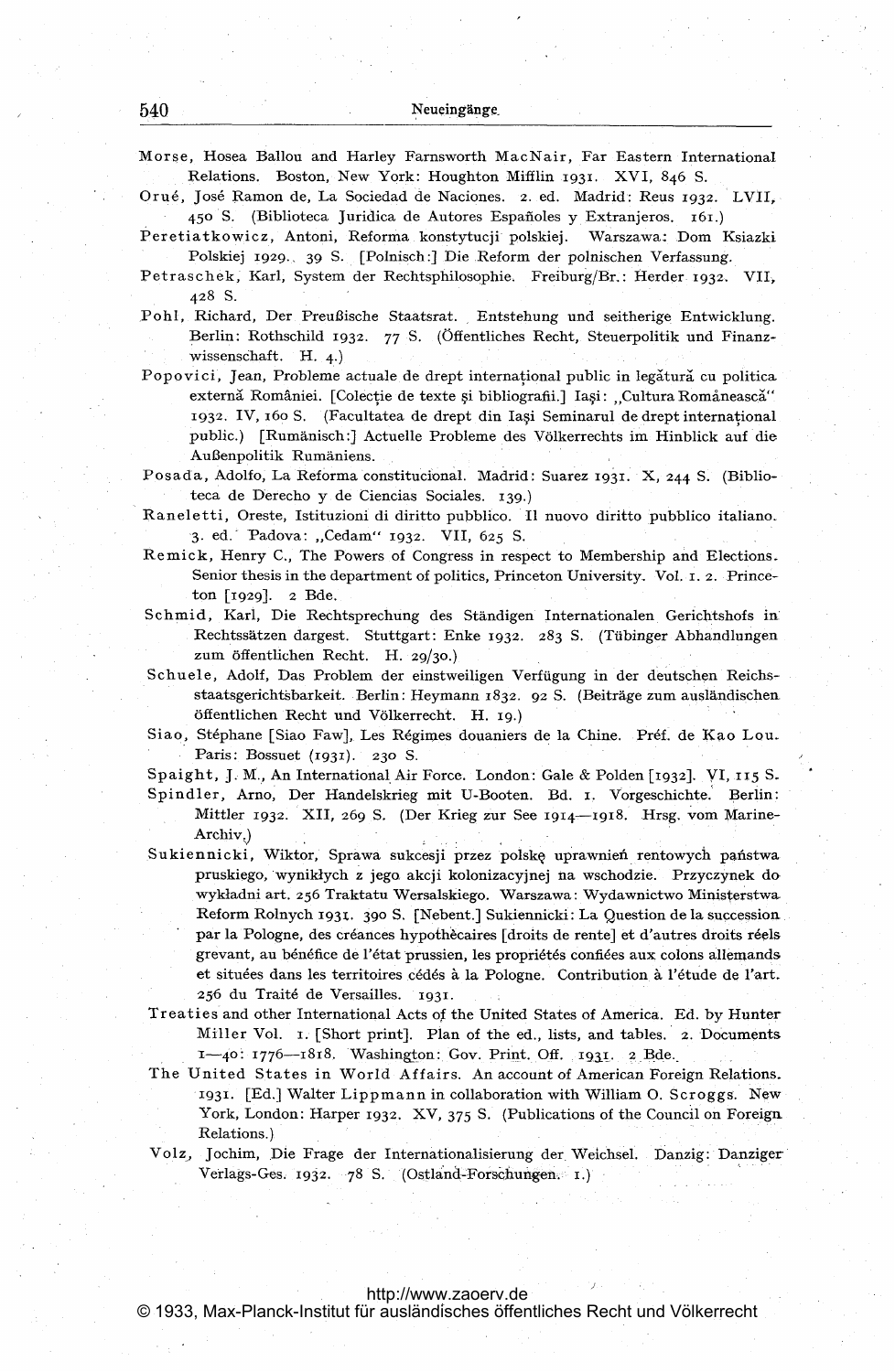Weinberg, Berthold, Völkerbund und Nichtmitgliedsstaaten. Zugleich ein Beitrag zur allgemeinen Rechtslehre und den Strukturproblemen des Völkerrechts. Münster i. Westf.: Helios-Verl. 1932. 106 S. (Universitas-Archiv. Rechtswissenschaftliche Abt. Bd 10.  $[= Bd 57]$ .)

The World Depression and Franco-German Economic Relations. London 1932. 76 S. (Lloyds Band Limited. Monthly Review. March 1932. Suppl. Number.)

Yovanovitch, Miloutine, La Réforme administrative en Yougoslavie. Préf. de Achille Mestre. Paris: Bossuet (1932). V, 102 S.

Ziegler, Heinz O., Autoritärer oder totaler Staat. Tübingen: Mohr. 1932. 43 S. (Rechtund Staat in Geschichte und Gegenwart. 90.)

Ziegler, Wilhelm, Einführung in die Politik. 2. Aufl. Berlin: Zentral Verl. 1929. 314 S.

Z. ausl. öff. Recht u. Völkerr. Bd. 3, T. 2: Urk.

36

http://www.zaoerv.de © 1933, Max-Planck-Institut für ausländisches öffentliches Recht und Völkerrecht